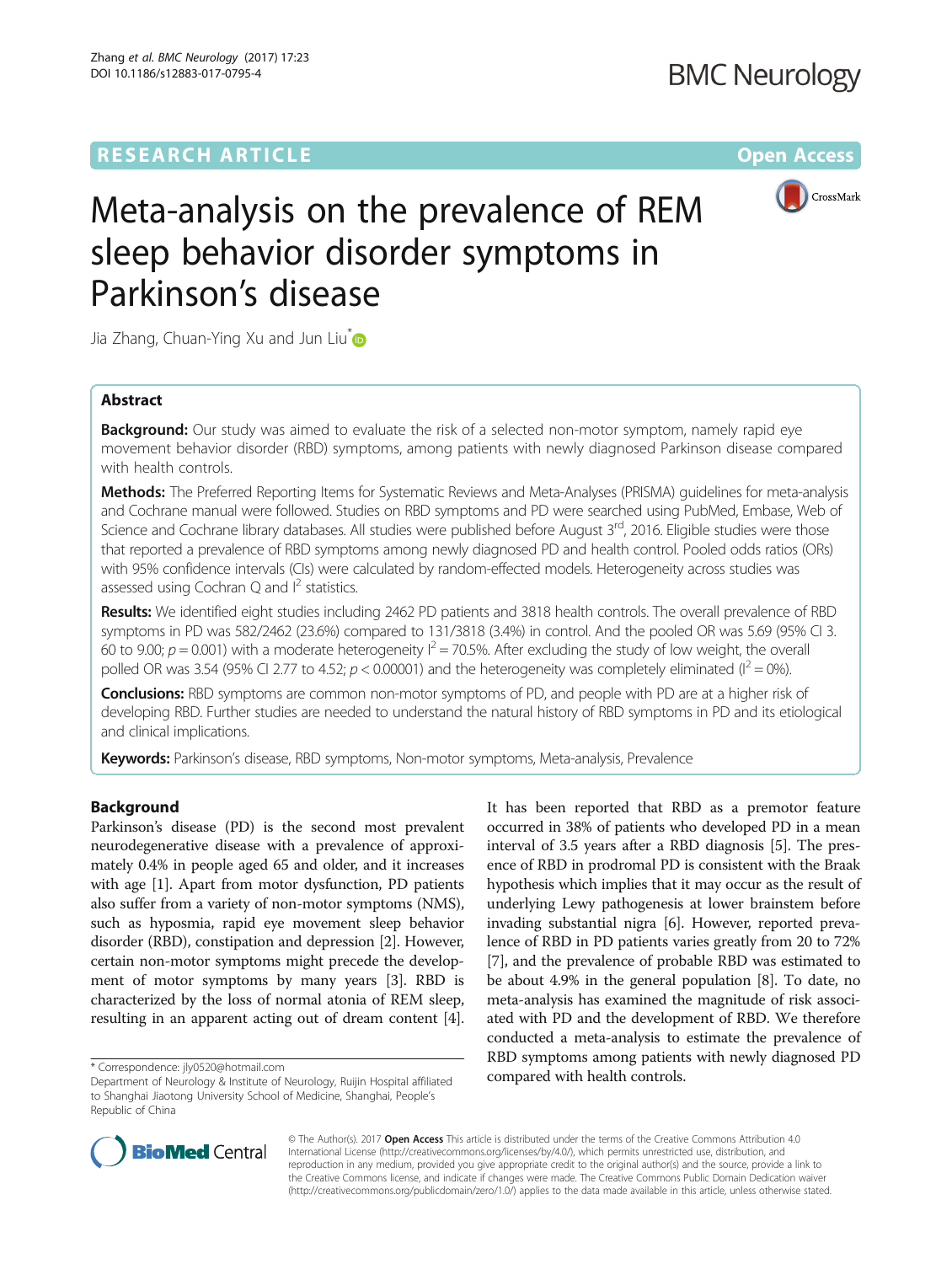# Methods

# Search strategy

We conducted a systematic search of original published studies that reported the prevalence of RBD symptoms in PD and health controls. Two researchers (JZ and CYX) independently undertook a search on PubMed, Web of Science, Embase and Cochrane library databases for literature published in English, which were published before August  $3<sup>rd</sup>$ , 2016. We combined medical subject heading (MeSH) terms including "PD, RBD" and text terms including "Idiopathic Parkinson's Disease, Lewy Body Parkinson Disease, Primary Parkinsonism, Parkinsonism, Primary Parkinson Disease, Paralysis Agitans" and "REM Behavior Disorder, Rapid Eye Movement Sleep Behavior Disorder" as our search strategy. Restrictions were made to observational epidemiologic studies involving humans. Titles and abstracts were screened for their suitability. Articles whose abstracts did not report on RBD symptoms and PD were excluded. Full articles were then obtained and reviewed to determine suitability for inclusion or exclusion. Differences of opinion between the researchers were resolved through discussion. The reference lists of all full articles were included. In addition, references from reviews that were identified in the original study, were hand-searched as additional articles, and then subjected to the same filtering process as described above.

# Inclusion criteria

Published articles that met the following criteria were included: 1) observational studies with a cohort, case-control or cross-section design; 2) cases where patients were diagnosed with PD according to standard clinical criteria, such as UK Parkinson's Disease Society Brain Bank Criteria [[9](#page-4-0)]; 3) controls were drawn from the same population as cases; 4) controls were healthy or had no history of neurological disease; 5) RBD symptoms in controls were assessed over the same time period as patients; 6) RBD symptoms were assessed by means of polysomnography (PSG), or structured questionnaire, or coded in patient medical records or medication used to treat RBD symptoms and 7) original data were reported.

# Exclusion criteria

We excluded studies for the following reasons: 1) studies in the form of case report, review, conference abstracts, or letters that did not report new data; 2) studies that only provided risk estimates such as relative risk without numbers of individuals; 3) duplicate populations; 4) did not provide adequate details of the control group; 5) did not report sufficient data to calculate risk estimates; and 6) non-English publications or non-human studies.

# Data extraction

Two researchers (JZ and CYX) reviewed all abstracts independently either to determine the eligibility criteria or for

examining the appropriateness on the research issue. Data were compared and disagreements were resolved by a consensus. The following information was extracted from each study, and included: name of first author, year of publication, study data, study design, sample size, patient mean age, geographical region, RBD symptoms assessment method and other relevant study characteristics. Finally, studies were assessed for quality using the Newcastle-Ottawa Scale (NOS) [[10\]](#page-4-0).

# Statistical analysis

Measures of effect were combined using standard metaanalysis methods. We used the odds ratio (OR) with a 95% confidence interval (CI) as the metric of risk, using the random effects model. Heterogeneity across studies was evaluated by the Cochrane's Q statistic and by  $I^2$  test, the percentage of  $I^2$  around 25, 50 and 75% mean low, medium and high heterogeneity [[11](#page-4-0)]. A sensitivity analysis was conducted to evaluate the source of heterogeneity. Publication bias was assessed using the Egger test and a funnel plot [[12](#page-4-0)]. Statistical analysis was undertaken in STATA (version 12.0; StataCorp, Corporation, College Station, TX, USA) and RevMan (version 5.1; the Cochrane Collaboration, Oxford, United Kingdom).

# Results

The literature search yielded 749 records (include three studies from hand searching of references) after duplicates were removed. Of these, 673 records were excluded on the basis of their title and abstract. Review of the remaining 76 full articles led to 68 exclusions based on criteria described above. Finally, eight studies fulfilled our inclusion criteria and were included in our meta-analysis with a total number of 2462 PD patients and 3818 health controls (Fig. [1\)](#page-2-0).

Of these, seven studies were case-control designs [\[14](#page-4-0)–[20\]](#page-5-0), and one was a cross-sectional study [\[21\]](#page-5-0). Most of the studies were conducted in Europe and North America [\[15, 16](#page-4-0), [18](#page-4-0)– [21](#page-5-0)], with one conducted in Asia [[14\]](#page-4-0), and one study conducted in Africa [\[17](#page-4-0)]. We divided the eight studies into two subgroups according to different RBD assessment methods described in the articles. If RBD was diagnosed with ICD (International classification of disease), RBD-SQ (RBDscreening questionnaire) or PSG, the symptom was defined as definite RBD [\[14](#page-4-0), [16](#page-4-0), [21\]](#page-5-0). If RBD was diagnosed with NMS-SQ, self-made Questionnaire or MSQ (Mayo Sleep Questionnaire), the symptom was defined as probable RBD [[15, 17](#page-4-0)–[20\]](#page-5-0). Summary characteristics for all included studies are provided in (Table [1](#page-2-0)). With NOS quality criteria, all studies scored  $\geq$  7/9 and six of the included studies scored 8/9.

The overall prevalence of RBD symptoms in PD was 582/2462 (23.6%) compared to 131/3818 (3.4%) in control. And the pooled OR was 5.69 (95% CI 3.60 to 9.01) with a moderate heterogeneity ( $I^2 = 70.6\%$ ;  $p =$ 0.001) (Fig. [2](#page-3-0)). Subgroup analysis according to different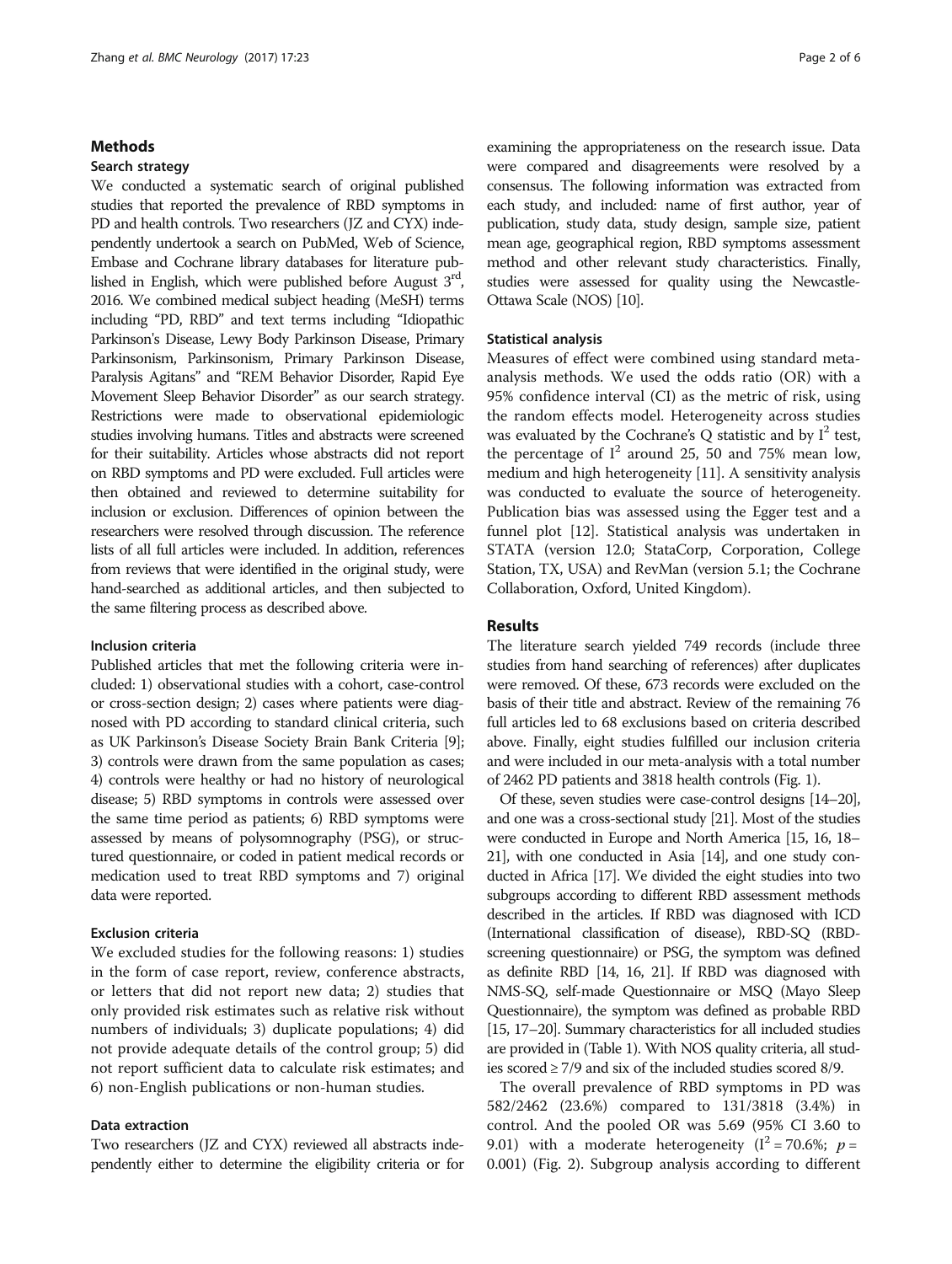

<span id="page-2-0"></span>

diagnostic methods showed that the pooled OR for "Probable RBD" group was 6.08 (95% CI 3.87 to 11.93) with evidence of moderate heterogeneity ( $I^2 = 58.2\%$ ;  $p =$ 0.048) and 4.14 for "Definite RBD" (95% CI 2.21 to 7.78) with medium heterogeneity ( $I^2 = 68.7\%$ ;  $p = 0.041$ ). After

excluding the study of low weight [\[15](#page-4-0), [19](#page-4-0), [21](#page-5-0)], the overall polled OR was 3.54 (95% CI 2.77 to 4.52) and the heterogeneity was completely eliminated  $(I^2 = 0\%; p <$ 0.00001). Visual inspections of the funnel plot revealed a little asymmetry (Fig. [3\)](#page-3-0) and significant publication bias

Table 1 Characteristics of studies included in the Meta-analysis

| Author            | Year | Study<br>design   | Country                    | Population                                               | P <sub>D</sub><br>cases | $PD + RBD$<br>Number | Control<br>Number | $Con + RBD$<br>Number | <b>RBD</b><br>assessment | <b>RBD</b><br>diagnosis | RBD assessment<br>before or after<br>PD diagnosis | <b>NOS</b><br>score |
|-------------------|------|-------------------|----------------------------|----------------------------------------------------------|-------------------------|----------------------|-------------------|-----------------------|--------------------------|-------------------------|---------------------------------------------------|---------------------|
| Wu<br>[14]        | 2015 | case-<br>control  | Taiwan                     | Taiwan National<br>Health Insurance<br>Research Database | 705                     | 30                   | 2820              | 33                    | ICD-9-CM                 | definite                | before                                            | 8                   |
| Sunyer<br>$[15]$  | 2015 | case-<br>control  | Spanish<br>and<br>Austrian | outpatient clinics                                       | 109                     | 30                   | 107               | 3                     | NMS-SQ                   | probable after          |                                                   | 8                   |
| Baig<br>$[16]$    | 2015 | case-<br>control  | UK                         | Oxford Parkinson<br>Disease Center                       | 796                     | 253                  | 287               | 42                    | RBD-SQ                   | definite                | after                                             | 8                   |
| Trinh<br>$[17]$   | 2014 | case-<br>control  | Tunisia                    | Institut National<br>de Neurologie,<br>Tunis             | 390                     | 100                  | 124               | 10                    | Questionnaire probable   |                         | after                                             | 7                   |
| Doring<br>$[21]$  | 2014 | Cross-<br>section | Germany                    | Paracelsus Flena<br>Klinik in Kassel                     | 158                     | 40                   | 110               | $\overline{2}$        | PSG                      | definite                | after                                             | 8                   |
| Khoo<br>$[18]$    | 2013 | case-<br>control  | UK                         | Newcastle-upon-Tyne<br>and Gateshead                     | 159                     | 55                   | 99                | 8                     | NMS-SQ                   | probable                | after                                             | 8                   |
| Adler<br>$[19]$   | 2011 | case-<br>control  | <b>USA</b>                 | Banner Sun Health<br>Research Institute                  | 49                      | 34                   | 175               | 23                    | <b>MSQ</b>               | probable after          |                                                   | 8                   |
| Chaudhuri<br>[20] | 2006 | case-<br>control  | Multicenter                | Multicenter                                              | 123                     | 40                   | 96                | 10                    | NMS-SQ                   | probable after          |                                                   | 9                   |
| Total             |      |                   |                            |                                                          | 2462                    | 582 (23.6%)          | 3818              | 131 (3.4%)            |                          |                         |                                                   |                     |

PD Parkinson disease, RBD Rapid eye movement behavior disorder, ICD International classification of disease, NMS non-motor symptom, SQ screening questionnaire, MSQ Mayo Sleep Questionnaire, PSG polysomnography, NOS Newcastle-Ottawa Scale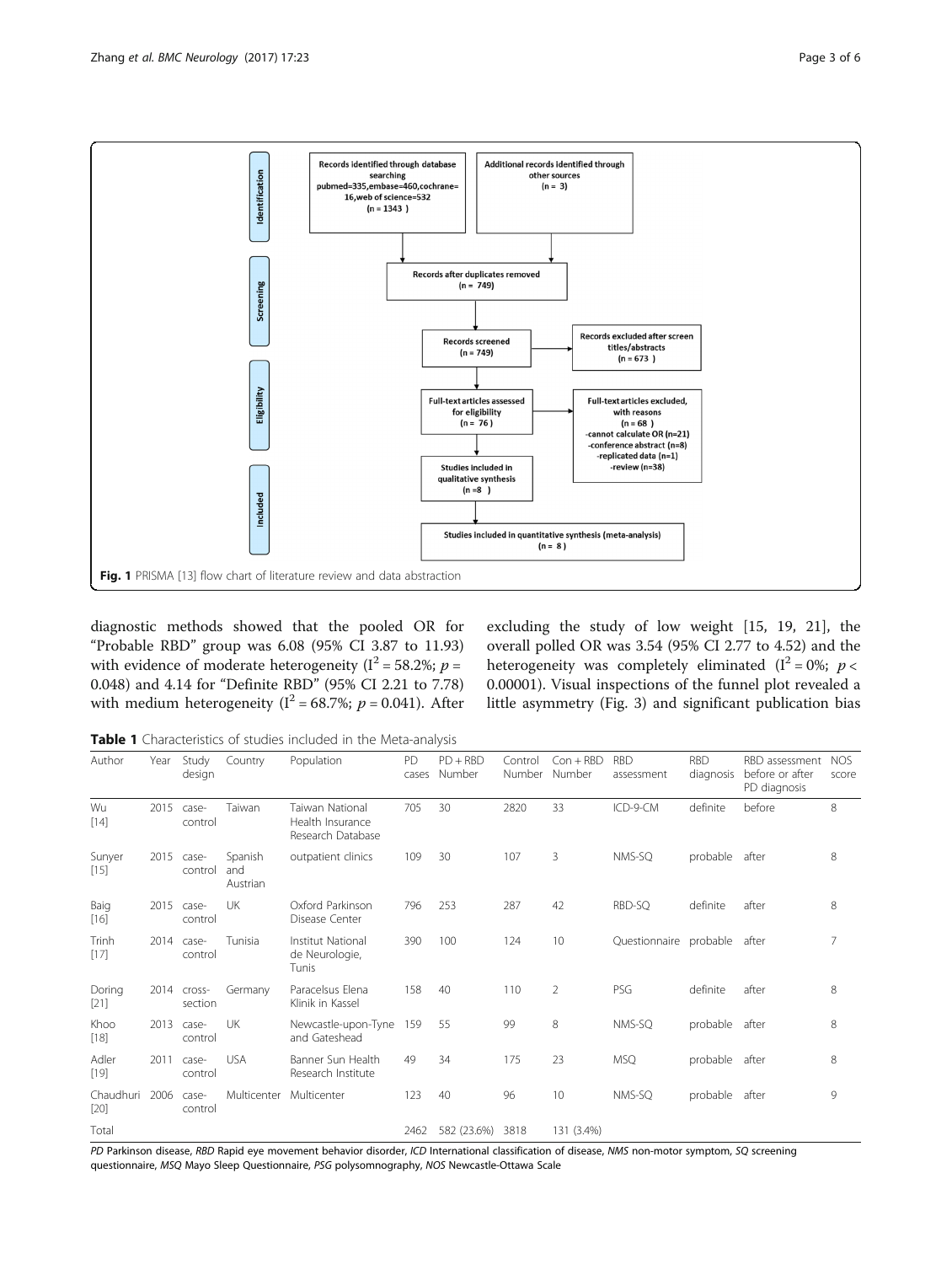<span id="page-3-0"></span>

was detected from results of the statistical test (Begg test:  $p = 0.019$ ; Egger test:  $p = 0.011$ ).

The results of our meta-analysis show a definite association between PD and RBD symptoms. Since studies included were of different study design, population bases and methods of exposure ascertainment, the heterogeneity across the studies was high. To identify studies that may have contributed to the pooled heterogeneity, we removed each of the eight studies (one study at a time) and examined the magnitude and direction of the polled relative risk (RR) after the removal of each study. This approach was repeated until the  $I^2$  statistic was deemed zero. Three studies [[15](#page-4-0), [19](#page-4-0), [21](#page-5-0)] were identified as the source of heterogeneity in this study. After removing all of those studies, the polled OR was 3.54 (95% CI 2.77 to 4.52;  $I^2$  statistic = 0%), and the



association between PD and the risk of developing RBD symptoms was still statistically significant.

## **Discussion**

Our systematic review and meta-analysis offers a confirmation of the association between PD and a subsequent diagnosis of RBD. The pooled prevalence of RBD symptoms in PD and control is 23.6 vs. 3.4%, and the patients who had symptoms of PD carried a 3.60 to 9.00-fold increased risk for developing RBD compared to health controls. It is important to quantify the magnitude of the association between PD and subsequent RBD symptoms, as this may underpin efforts to identify higher risk participants for entry to interventional studies with neuroprotective aims.

REM sleep behavior disorder (RBD) is a parasomnia disorder characterized by repeated episodes of dream enactment behavior and REM sleep without atonia (RSWA) during polysomnography (PSG) [[22](#page-5-0)]. The main suspected mechanism of RBD is a lesion in the REM sleep atonia system, which is mainly located in the pontomedullary area [\[23\]](#page-5-0). RBD is important as a valuable preclinical marker of PD. Firstly, idiopathic RBD converted to neurodegenerative disease at a high rate ranging from 28 to 82% [[24](#page-5-0)–[27\]](#page-5-0). Secondly, many potential early marker of PD are significantly abnormal in iRBD, such as decreased striatal dopamine transporter binding, marked EEG slowing, substantial nigra hyperechogenicity and impaired olfaction [[28](#page-5-0)–[30\]](#page-5-0). Lastly, RBD is also associated with some specific PD phenotypes. It is known that age, gender, disease duration, motor disability, dopaminergic drug, motor phenotype, cognition, and autonomic dysfunction are different in PD patients with RBD compared to PD patients without the disorder [\[7](#page-4-0)].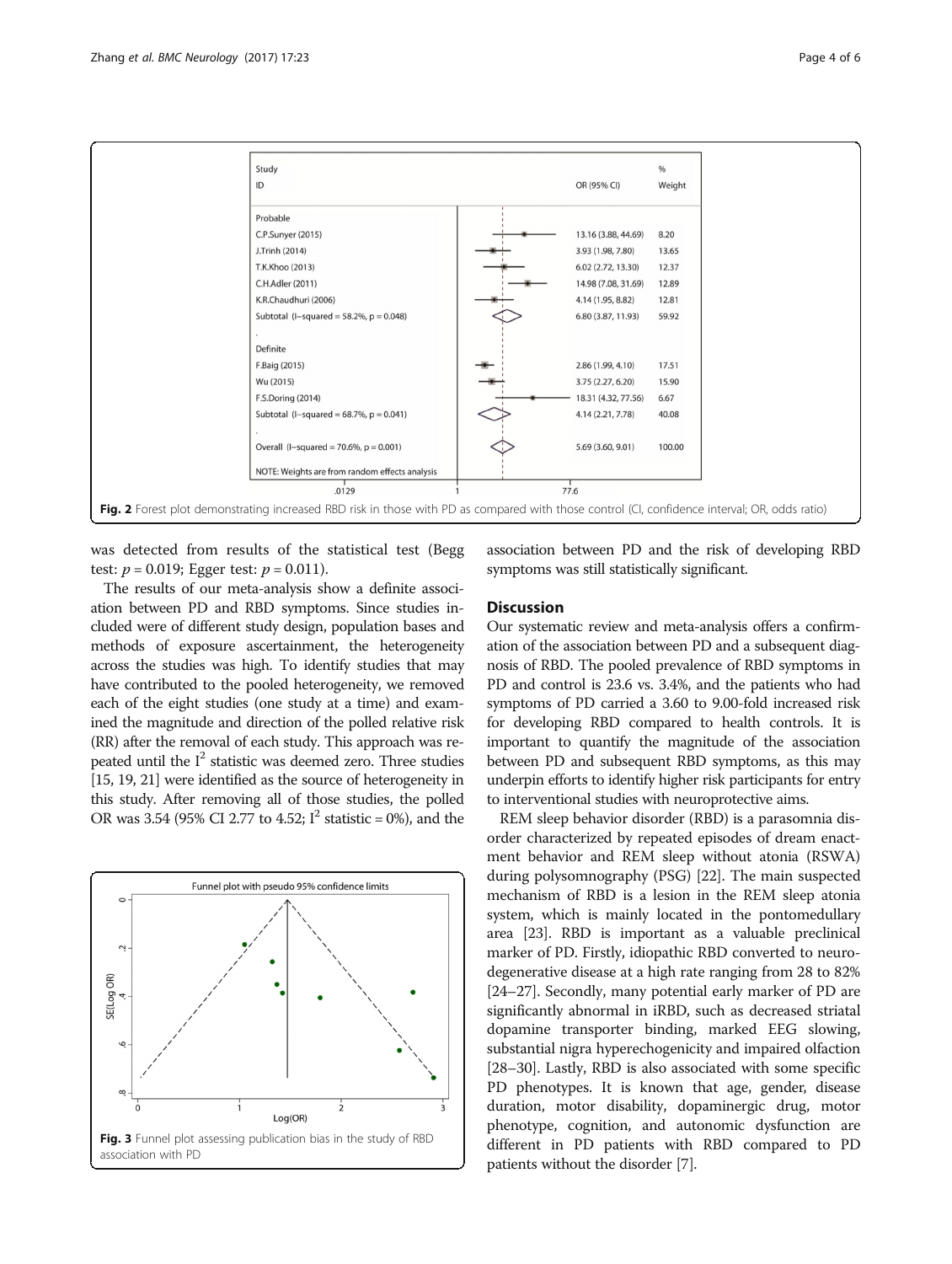<span id="page-4-0"></span>Our study demonstrates that there is potential for publication bias based on the funnel plot and significant publication bias was detected from results of the statistical test (Begg test:  $p = 0.019$ ; Egger test:  $p = 0.011$ ). This might result in an overestimation of the association between PD and the risk of RBD symptoms. Considering that we only included eight studies which were assessed via means of the NOS, and all studies included in the main analysis had scores  $\geq$  7/9, we can conclude that the risk estimate that resulted from this analysis may also be viewed as a fairly strict estimate, and a result of the pooling of data from only the highest quality studies.

Similar to any other meta-analysis of observational studies, our study is subject to several limitations. First, we limited our search to publications in English and therefore might have missed a small number of relevant publications. Second, recall bias may affect the quality of information retrieved from participants in case-control studies and the assessment of RBD symptoms may vary from one study to another. Third, more high quality and large sample sizes observation studies estimating the risk of RBD symptoms in PD should be included in order to avert the publication bias.

# Conclusion

In conclusion, despite these limitations, we pooled data from 6280 people across eight studies to provide a consolidated risk that estimated relating PD to the development of RBD symptoms. Most of the evidence was of the highest quality and the conclusion was considered robust. Further prospective research is needed to examine the presence of RBD symptoms and its relationship to PD, in order to better understand the etiology and natural history of PD.

#### Abbreviations

MSQ: Mayo sleep questionnaire; NMS: Non-motor symptoms; NOS: Newcastle-Ottawa Scale; OR: Odds ratio; PD: Parkinson's disease; PSG: Polysomnography; RBD: Rapid eye movement behavior disorder; RSWA: REM sleep without atonia

#### Acknowledgements

We thank all the authors of the included studies, and especially thank Pei Huang and Dun-Hui Li for study coordination.

#### Funding

This work was supported by grants from National Natural Science Fund (81071024, 81171202, 81471287, 81371407 and 81228007), Shanghai Shuguang Program (11SG20), and Shanghai Municipal Education Commission—Gaofeng Clinical Medicine Grant Support (20152201).

#### Availability of data and materials

All data generated or analyzed during this study are included in this published article.

#### Authors' contributions

JL designed the whole study and gave suggestions on revising the article. JZ and CYX searched and selected the studies, JZ and CYX analyzed the data, drafted and revised the article. JZ prepared figures. All authors read and approved the final manuscript.

## Competing interests

The authors declare that they have no competing interest.

## Consent for publication

Not applicable.

#### Ethics approval and consent to participate

The study was approval by the Institutional Ethics Committee of Shanghai Jiao Tong University School of Medicine ((2011) ethics committee No.13). Written consent form to use their clinical data was obtained from each participant.

## Received: 19 September 2016 Accepted: 11 January 2017 Published online: 04 February 2017

#### References

- 1. Pringsheim T, Jette N, Frolkis A, Steeves TD. The prevalence of Parkinson's disease: a systematic review and meta-analysis. Mov Disord. 2014;29(13):1583–90.
- 2. Postuma RB, Berg D, Stern M, Poewe W, Olanow CW, Oertel W, Obeso J, Marek K, Litvan I, Lang AE, et al. MDS clinical diagnostic criteria for Parkinson's disease. Mov Disord. 2015;30(12):1591–601.
- 3. Postuma RB, Aarsland D, Barone P, Burn DJ, Hawkes CH, Oertel W, Ziemssen T. Identifying prodromal Parkinson's disease: pre-motor disorders in Parkinson's disease. Mov Disord. 2012;27(5):617–26.
- 4. Schenck CH, Bundlie SR, Ettinger MG, Mahowald MW. Chronic behavioral disorders of human REM sleep: a new category of parasomnia. Sleep. 1986; 9(2):293–308.
- 5. Schenck CH, Bundlie SR, Mahowald MW. Delayed emergence of a parkinsonian disorder in 38% of 29 older men initially diagnosed with idiopathic rapid eye movement sleep behaviour disorder. Neurology. 1996; 46(2):388–93.
- 6. Braak H, Del Tredici K, Rüb U, de Vos RA, Steur ENJ, Braak E. Staging of brain pathology related to sporadic Parkinson's disease. Neurobiol Aging. 2003; 24(2):197–211.
- 7. Kim YE, Jeon BS. Clinical implication of REM sleep behavior disorder in Parkinson's disease. J Parkinsons Dis. 2014;4(2):237–44.
- 8. Ma JF, Hou MM, Tang HD, Gao X, Liang L, Zhu LF, Zhou Y, Zha SY, Cui SS, Du JJ, et al. REM sleep behavior disorder was associated with Parkinson's disease: a community-based study. BMC Neurol. 2016;16:123.
- 9. Hughes AJ, Daniel SE, Kilford L, Lees AJ. Accuracy of clinical diagnosis of idiopathic Parkinson's disease: a clinico-pathological study of 100 cases. J Neurol Neurosurg Psychiatry. 1992;55(3):181–4.
- 10. GA Wells BS, O'Connell D, Peterson J, Welch V, Losos M, Tugwell P. The Newcastle-Ottawa Scale (NOS) for assessing the quality of nonrandomised studies in meta-analyses. Canada: Department of Epidemiology and Community Medicine UoO; 2000.
- 11. Higgins JP, Thompson SG. Quantifying heterogeneity in a meta-analysis. Stat Med. 2002;21(11):1539–58.
- 12. Egger M, Smith GD, Schneider M, Minder C. Bias in meta-analysis detected by a simple, graphical test. BMJ. 1997;315(7109):629–34.
- 13. Liberati A, Altman DG, Tetzlaff J, Mulrow C, Gotzsche PC, Ioannidis JP, Clarke M, Devereaux PJ, Kleijnen J, Moher D. The PRISMA statement for reporting systematic reviews and meta-analyses of studies that evaluate health care interventions: explanation and elaboration. PLoS Med. 2009;6(7):e1000100.
- 14. Wu Y-H, Liao Y-C, Chen Y-H, Chang M-H, Lin C-H. Risk of premotor symptoms in patients with newly diagnosed PD: a nationwide, populationbased, case-control study in Taiwan. PLoS One. 2014;10(6):e0130282.
- 15. Pont-Sunyer C, Hotter A, Gaig C, Seppi K, Compta Y, Katzenschlager R, Mas N, Hofeneder D, Brücke T, Bayés A, et al. The onset of nonmotor symptoms in parkinson's disease (the onset pd study). Mov Disord. 2015;30(2):229–37.
- 16. Baig F, Lawton M, Rolinski M, Ruffmann C, Nithi K, Evetts SG, Fernandes HR, Ben-Shlomo Y, Hu MT. Delineating nonmotor symptoms in early Parkinson's disease and first-degree relatives. Mov Disord. 2015;30(13):1759–66.
- 17. Trinh J, Amouri R, Duda JE, Morley JF, Read M, Donald A, Vilarino-Gueell C, Thompson C, Tu CS, Gustavsson EK, et al. A comparative study of Parkinson's disease and leucine-rich repeat kinase 2 p.G2019S parkinsonism. Neurobiol Aging. 2014;35(5):1125–31.
- 18. Khoo TK, Yarnall AJ, Duncan GW, Coleman S, O'Brien JT, Brooks DJ, Barker RA, Burn DJ. The spectrum of nonmotor symptoms in early Parkinson disease. Neurology. 2013;80(3):276–81.
- 19. Adler CH, Hentz JG, Shill HA, Sabbagh MN, Driver-Dunckley E, Evidente VG, Jacobson SA, Beach TG, Boeve B, Caviness JN. Probable RBD is increased in Parkinson's disease but not in essential tremor or restless legs syndrome. Parkinsonism Relat Disord. 2011;17(6):456–8.